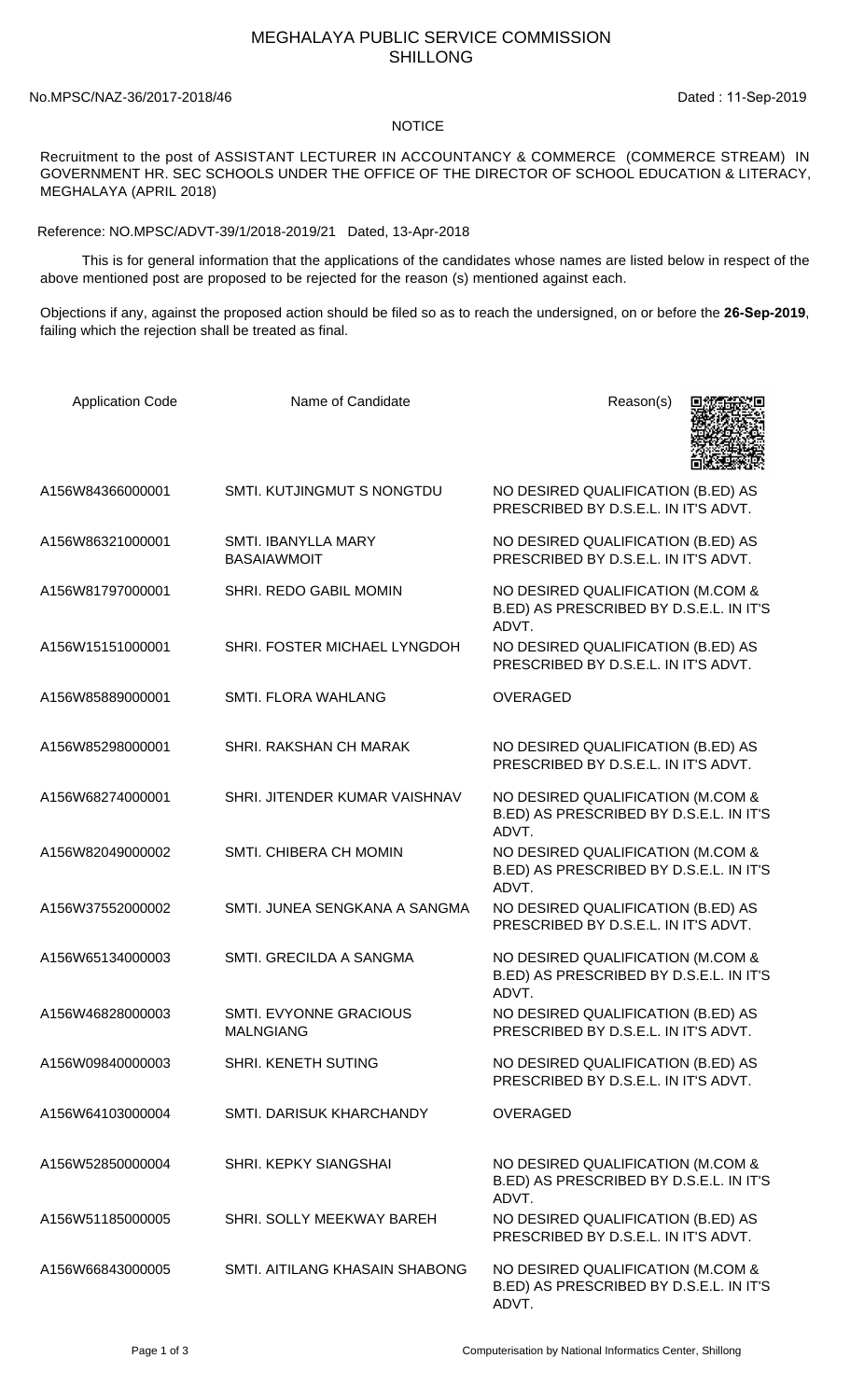

| A156W37650000005 | <b>SMTI. ERICA TOI</b>                     | NO DESIRED QUALIFICATION (B.ED) AS<br>PRESCRIBED BY D.S.E.L. IN IT'S ADVT.                     |
|------------------|--------------------------------------------|------------------------------------------------------------------------------------------------|
| A156W66125000005 | SHRI, DANSENG M SANGMA                     | NO DESIRED QUALIFICATION (B.ED) AS<br>PRESCRIBED BY D.S.E.L. IN IT'S ADVT.                     |
| A156W80931000005 | SHRI. PANKAJ CHOUDHARY                     | NO DESIRED QUALIFICATION (M.COM &<br>B.ED) AS PRESCRIBED BY D.S.E.L. IN IT'S                   |
| A156W73696000006 | SMTI. MAFIARA T SANGMA                     | ADVT.<br>NO DESIRED QUALIFICATION (M.COM &<br>B.ED) AS PRESCRIBED BY D.S.E.L. IN IT'S<br>ADVT. |
| A156W65009000006 | SMTI. AQUILINE LYNGDOH<br><b>LYNGKHOI</b>  | NO DESIRED QUALIFICATION (B.ED) AS<br>PRESCRIBED BY D.S.E.L. IN IT'S ADVT.                     |
| A156W23099000006 | SHRI. RUSSELL JEREMY WARJRI                | NO DESIRED QUALIFICATION (M.COM &<br>B.ED) AS PRESCRIBED BY D.S.E.L. IN IT'S<br>ADVT.          |
| A156W84309000007 | SMTI. LAAIHOKSHISHA MUKHIM                 | NO DESIRED QUALIFICATION (B.ED) AS<br>PRESCRIBED BY D.S.E.L. IN IT'S ADVT.                     |
| A156W66163000007 | SMTI. CHELSEA R SANGMA                     | NO DESIRED QUALIFICATION (B.ED) AS<br>PRESCRIBED BY D.S.E.L. IN IT'S ADVT.                     |
| A156W07630000007 | SHRI. DANIEL L NONGRANG                    | NO DESIRED QUALIFICATION (B.ED) AS<br>PRESCRIBED BY D.S.E.L. IN IT'S ADVT.                     |
| A156W69364000007 | SMTI. DAPHIBIANG KHARDUIA                  | NO DESIRED QUALIFICATION (B.ED) AS<br>PRESCRIBED BY D.S.E.L. IN IT'S ADVT.                     |
| A156W66214000008 | SHRI. GEOFFREY CH MOMIN                    | OVERAGED/NO DESIRED QUALIFICATION<br>(B.ED) AS PRESCRIBED BY D.S.E.L. IN IT'S<br>ADVT.         |
| A156W38663000008 | SHRI. TRADY SINGKAM DALBOT<br><b>SHIRA</b> | NO DESIRED QUALIFICATION (B.ED) AS<br>PRESCRIBED BY D.S.E.L. IN IT'S ADVT.                     |
| A156W40622000008 | SHRI. TRUTHFUL LYNGDOH<br><b>MAWLIEH</b>   | NO DESIRED QUALIFICATION (B.ED) AS<br>PRESCRIBED BY D.S.E.L. IN IT'S ADVT.                     |
| A156W03853000008 | SMTI. COLETTE VICTORIA WANKHAR             | NO DESIRED QUALIFICATION (B.ED) AS<br>PRESCRIBED BY D.S.E.L. IN IT'S ADVT.                     |
| A156W64625000008 | <b>SMTI. BANSUKLANG MARNGAR</b>            | NO DESIRED QUALIFICATION (M.COM &<br>B.ED) AS PRESCRIBED BY D.S.E.L. IN IT'S<br>ADVT.          |
| A156W64446000009 | SHRI, KALBIN B MARAK                       | NO DESIRED QUALIFICATION (B.ED) AS<br>PRESCRIBED BY D.S.E.L. IN IT'S ADVT.                     |
| A156W65213000009 | SHRI. BUILDINGSTONE MARWEIN                | NO DESIRED QUALIFICATION (B.ED) AS<br>PRESCRIBED BY D.S.E.L. IN IT'S ADVT.                     |
| A156W81833000009 | SMTI. CHIMA LARIK T SANGMA                 | NO DESIRED QUALIFICATION (B.ED) AS<br>PRESCRIBED BY D.S.E.L. IN IT'S ADVT.                     |
| A156W13308000009 | SHRI. AMSRANG D MOMIN                      | NO DESIRED QUALIFICATION (B.ED) AS<br>PRESCRIBED BY D.S.E.L. IN IT'S ADVT.                     |
| A156W32727000010 | SMTI, ALVAREENA PEARL KAHIT                | NO DESIRED QUALIFICATION (B.ED) AS<br>PRESCRIBED BY D.S.E.L. IN IT'S ADVT.                     |
| A156W74129000010 | <b>SMTI. CARKEE R MARAK</b>                | NO DESIRED QUALIFICATION (M.COM &<br>B.ED) AS PRESCRIBED BY D.S.E.L. IN IT'S<br>ADVT.          |
| A156W67620000010 | <b>SHRI. DHIRAJ THAKUR</b>                 | NO DESIRED QUALIFICATION (M.COM &<br>B.ED) AS PRESCRIBED BY D.S.E.L. IN IT'S<br>ADVT.          |
| A156W21669000011 | <b>SHRI. RUDOLF CH MARAK</b>               | NO DESIRED QUALIFICATION (B.ED) AS<br>PRESCRIBED BY D.S.E.L. IN IT'S ADVT.                     |